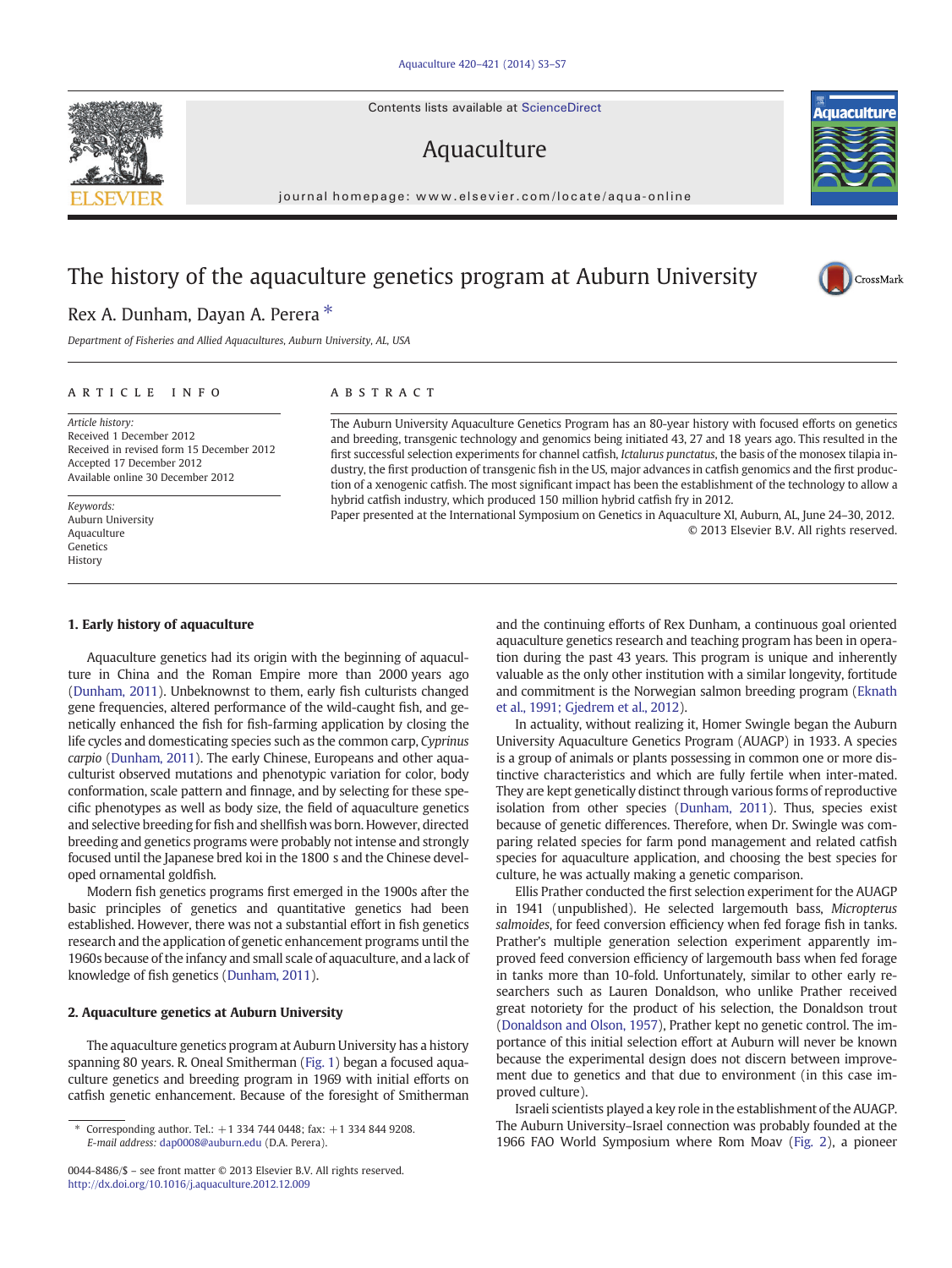<span id="page-1-0"></span>

Fig. 1. R. Oneal Smitherman (pond bank) with Ali Khater, Rex Dunham and Abdel Rahman El Gamal seining selectively bred catfish.



Fig. 2. Rom Moav with his beloved common carp.

common carp geneticist, met Homer Swingle, E.W. Shell and R.O. Smitherman who presented their early works on tilapias (G. Hulata, personal communication at the International Symposium on Genetics in Aquaculture XI). In 1968, Moav came to Auburn University (AU) as a visiting scientist in the Department of Poultry, and shared his knowledge in genetic improvement with both the poultry and aquaculture groups.

In 1969, Rom Moav (of the Hebrew University in Jerusalem, originally trained in tobacco breeding and statistics), followed by Giora Wohlfarth ([Fig. 3](#page-2-0)) (from the Dor Fish Culture Research Station), who had established one of the first aquaculture genetics programs, visited Auburn University and assisted Dr. R. O. Smitherman in establishing a catfish genetics research program and a graduate level course in fish genetics and breeding. Smitherman traveled to Israel, and Moav or Wohlfarth traveled to Auburn on multiple occasions to learn, exchange ideas and to establish fish genetics and breeding as a focused discipline at Auburn. The AU–Israel connection was further strengthened in 1973 when Moav and Shell were awarded a grant from the United States–Israel Binational Science Foundation (BSF) to further develop "Breeding Schemes for the Genetic Improvement of Edible Fish" (G. Hulata, personal communication at the International Symposium on Genetics in Aquaculture XI). Towards the end of this grant, Wohlfarth spent a sabbatical year at AU and taught the first fish genetics and breeding course at the Department of Fisheries and Allied Aquacultures. This collaboration continued during 1980–1982 through a BARD project "Selective Breeding of Farmed Fish" awarded to Smitherman, Wohlfarth, William Shelton, Dunham, Gideon Hulata and Shmuel Rothbard. Dunham used part of this funding to establish the Department of Fisheries and Allied Aquacultures' first biochemical genetics laboratory, although some earlier isozyme data for catfish had been generated via collaboration with Craig Weatherby in the Department of Zoology. The initial objective of the biochemical genetics laboratory was to find protein markers associated with increased performance in catfish as well as study population genetics in fish.

Several technologies were exchanged between the two groups, sometimes in amusing fashion. Since the Israelis were using mirror carp, they had developed heat branding techniques to mark their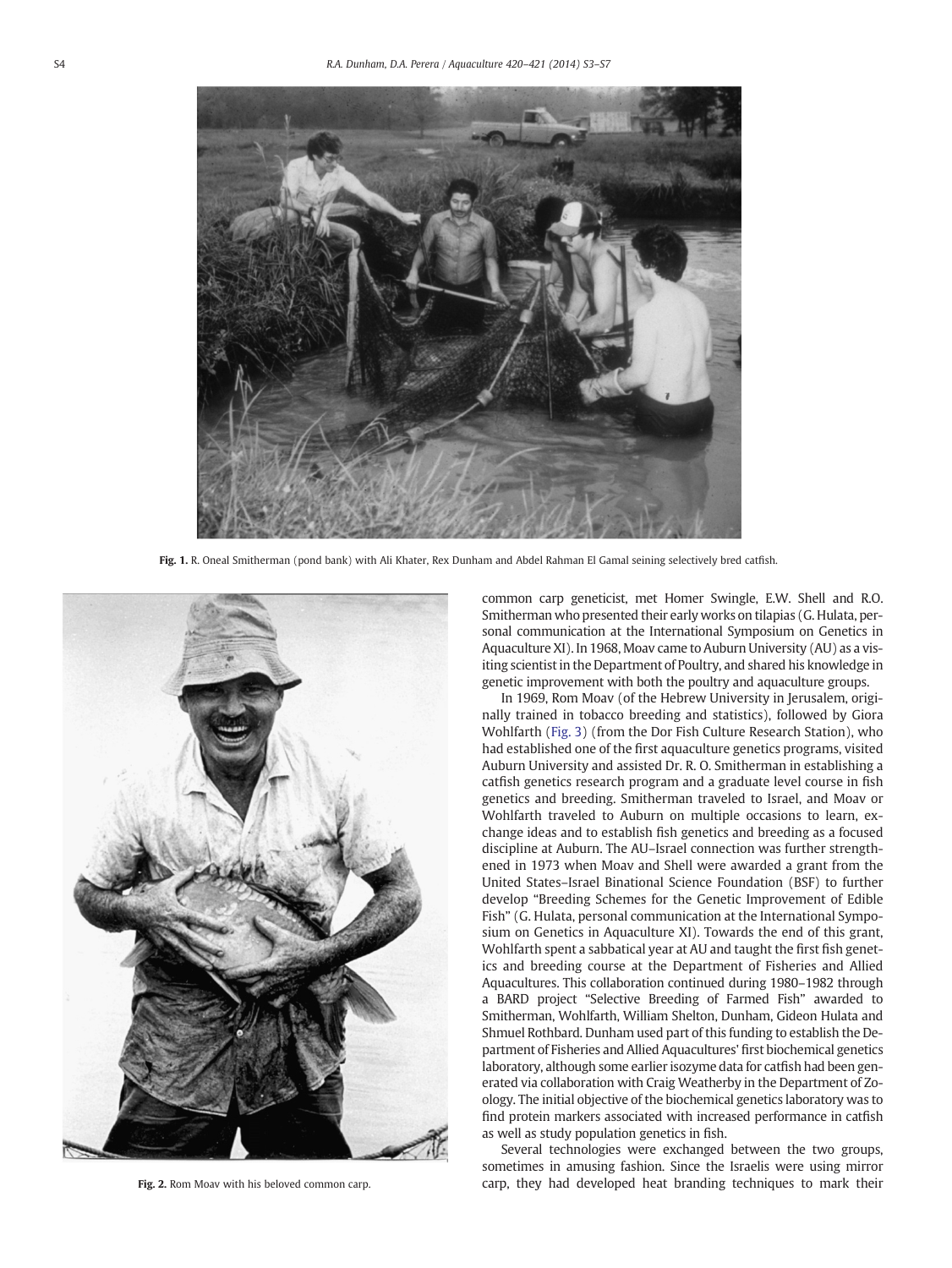<span id="page-2-0"></span>

Fig. 3. Mud-dirty Giora Wohlfarth during draining of experimental pond.

genetic groups. Since ictalurid catfish are scaleless, the Israeli heat branding technique was found to be the best marking technology for catfish genetic groups at that time. The technology used a car battery to provide the energy to generate the heat. A simple branding gun was clipped to the brander and paper clips to provide the resistance and the actual metal branding surface. The Israelis were able to brand fish in the field this way without having electricity in the field. Smitherman's initial attempts to use the technique were a frustrating failure as the paper clips continually burned through and broke. Moav and Wohlfarth had neglected to inform Smitherman that they used a nail as an electrode in the center of the car battery to reduce it from a 12 V source to a 6 V source to generate a reduced and appropriate level of heat.

Smitherman conducted the first strain evaluations of channel catfish about 1969–1972 with the collaboration of O.L. Green and Garland Pardue of the U.S. Fish and Wildlife Service and others. A graduate student, Randell Goodman, compared the morphology of different channel catfish strains and produced the first AUAGP Master of Science thesis under the supervision of Smitherman and Shell. Smitherman then left on a two-year assignment to Panama. It is important to have dedicated caretakers watching over a breeding program that appreciate its importance. While Smitherman was temporarily stationed overseas, the initial brood stock collection of several strains was destroyed (actually eaten). The other researchers at Auburn did not have the same appreciation for genetics as Smitherman, necessitating the re-establishment of the catfish genetics program upon his return. The initial genetic enhancement programs examined were strain selection, intraspecific

crossbreeding, mass selection, and interspecific hybridization [\(Dunham](#page-4-0) [and Smitherman, 1983a,b; Green et al., 1979; Yant et al., 1975](#page-4-0)).

In the early to mid 1970s, major efforts were also made in tilapia genetics lead by Smitherman and Dr. William Shelton. They produced the first work and manuscripts on sex reversal to produce all-male populations and coupled that with genetic breeding to develop genetically monosex populations. Other researchers took these basic findings and continued to develop the all-male genetic technology for tilapia that is used by most of the world today. The lead doctoral student on this first work was Rafael Guerrero who returned to his home country, the Philippines, continued this work, and has won several international awards for his role in developing this high impact technology.

In the mid-1960s, John Giudice of the US Fish and Wildlife Service had observed that the hybrid between channel catfish females and blue catfish, I. furcatus, males had exceptional heterotic growth ([Giudice, 1966](#page-4-0)). However, this experiment was conducted at very low stocking densities. Another of Smitherman's students, Dr. Roger Yant, evaluated the performance of this hybrid at commercial densities, and found its growth, feed conversion, survival and processing traits to be superior to that of channel catfish ([Yant et al., 1975](#page-4-0)). Thus, AUFGP embarked on a long-term commitment to research on the channel $\times$ blue catfish hybrid that is now impacting and transforming the US catfish industry.

About 1975, Wohlfarth returned to Auburn as it was in a major growth phase, and once again assisted in the research and planning of Auburn's catfish genetics program. Efforts by a doctoral student, Jesse Chappell, were key to Auburn's continued growth in catfish genetics. From 1975 to 1979, Chappell, Mark Brooks, Manote Benchakan, Andrew McGinity, J.C. Lee, Douglas Tave, Paul Youngblood and Dunham laid the ground work for the AU selective breeding program in catfish and tilapia. Dunham then demonstrated that selection for body weight could improve body weight in three strains of channel catfish [\(Dunham and](#page-4-0) [Smitherman, 1983a,b](#page-4-0)).

David Teichert-Coddington found that selection for body weight in Ivory Coast strain of tilapia was not successful, probably because of a lack of additive genetic variation in tilapia from narrow origins [\(Teichert-Coddington, 1988](#page-4-0)). Also, in the early 1980s, a tri-lateral relationship was established between AU, Israel and Egypt to work on tilapia genetic enhancement. Although selection failed, Ali Khater and later Tave working with Smitherman found large strain differences in Nile tilapia.

By the early 1980s significant genetic improvement of catfish had been accomplished, and farmers were anxious for access to the improved research lines. Auburn University conducted the first release of three selected lines in 1984–1985. Farmers were offered improved young brood stock or fingerlings above market price. Fish were released to 69 farms in six states and availability met demand. In the late 1980s early 1990s, Auburn University made two additional releases, one was an additional selected channel catfish, and the other a line of channel catfish and blue catfish that had high pen spawning rates to produce the channel female  $\times$  blue male hybrid.

In 1985–86, Dunham and Smitherman developed a proposal to build a separate catfish/fish genetics facility. This was needed to relieve pressure on existing facilities at the lower station, to upgrade facilities for genetic research, to conduct genetics research in a more environmentally secure and confined environment and to isolated genetics research from other aquaculture research to decrease the chances of genetic contamination. This proposal was submitted to USDA for funding as a center for Catfish Genetics Research. USDA rejected this proposal. Within a year, USDA solicited advice from Dunham and Smitherman to build a Catfish Genetics Research Unit at Stoneville, Mississippi. Many components of the USDA research program and scope of the program were identical to the Auburn proposal. USDA-ARS established the Catfish Genetic Research Unit in Stoneville, Mississippi first lead by Gary Carmichael followed by William Wolters and now lead by Geoff Waldbieser and Brian Bosworth ([Li et al., 2001; Tomasso and Carmichael, 1991;](#page-4-0) [Waldbieser et al., 2001; Wolters et al., 1996\)](#page-4-0). Dunham and Smitherman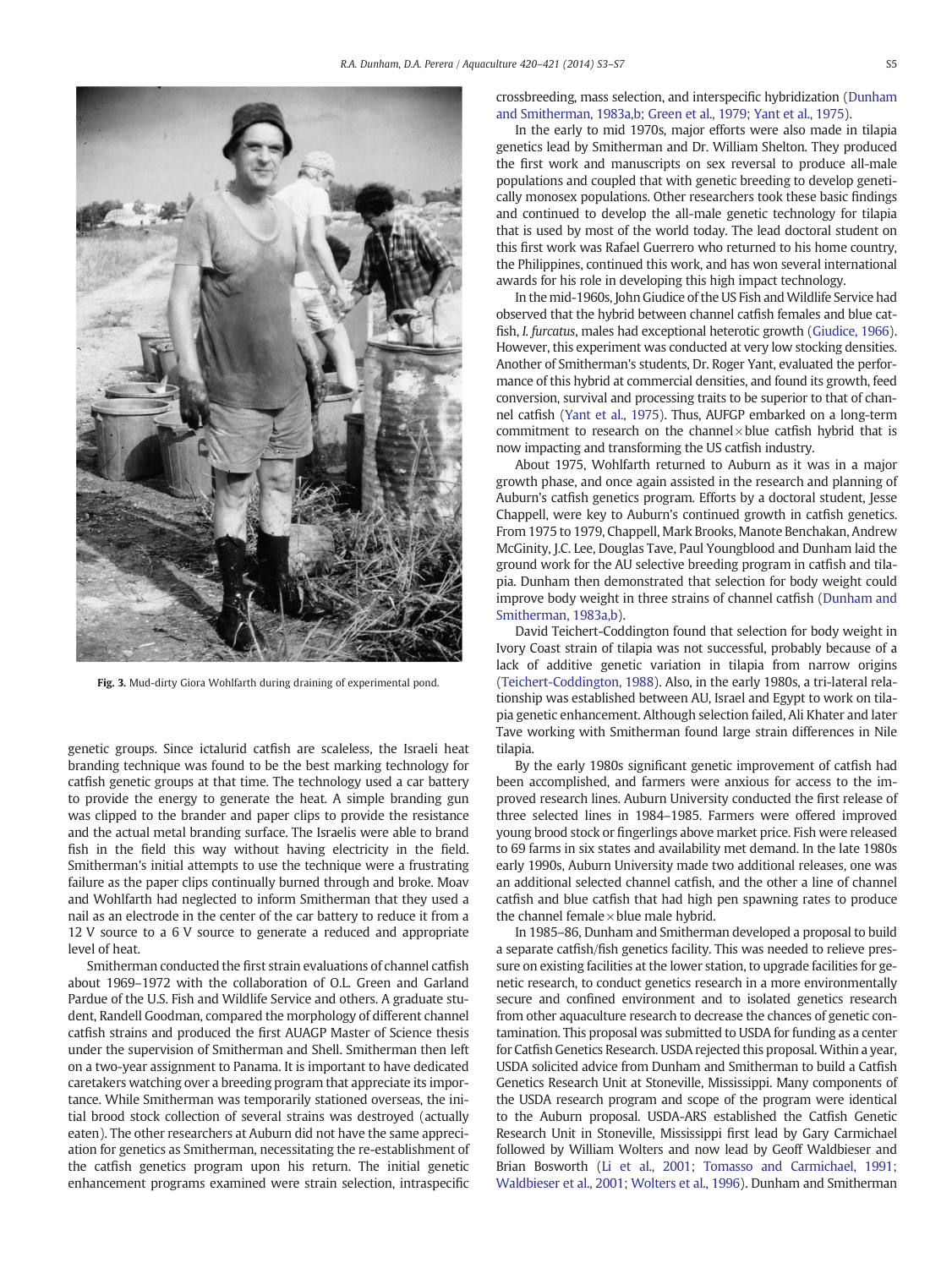re-drafted the proposal and submitted it to Mellon Foundation. Shell and Smitherman were instrumental in Mellon Foundation funding of this facility, which was constructed during 1987–1992.

Long-term dedication of administrators and scientists is necessary for the success of genetic enhancement programs. A dean at the University of Georgia closed the catfish breeding program at Tifton, Georgia and bulldozed the facilities transforming it into a cow pasture about 1984. The germplasm and some research projects were absorbed by Auburn University (Bondari and Dunham, 1987).

In 1984–85, AU initiated research in genetic engineering. With a minimal budget, Dunham initiated the AU transgenic fish research and molecular genetics program. With the low level of funding, collaboration was essential for growth of the transgenic program. Dunham collaborated with the AU veterinary school (Dwight Wolfe) and the University of Alabama at Birmingham (Tim Townes) initially. AU (Dunham) produced a transgenic channel catfish in 1986 ([Dunham et](#page-4-0) [al., 1987, 2002](#page-4-0)), the first transgenic fish in the US and fourth worldwide. This evolved into collaboration with Tom Chen and Dr. Dennis Powers at Johns Hopkins University. The US–Israeli collaboration continued in molecular genetics and transgenics as Dunham, Powers, Chen, Boaz Moav (Tel Aviv University), Benjamin Cavari (IOLR) and Wayne Knibb (IOLR) obtained BARD support to research transgenic fish. Also, during this time AU developed outdoor confinement facilities for transgenic fish research, obtained approval from the USDA Office of Agricultural Biotechnology to conduct outdoor research with transgenic fish and conducted the first government approved outdoor research with a transgenic animal in the world.

Environmental concerns about the application of biotechnology and genetic engineering emerged in the 1980s. Application of gene-transfer technology will not happen until genetic engineering is proved to be a safe technology. In the mid-1990s, Dunham conducted the first environmental-risk research with transgenic fish, channel catfish, demonstrating that in natural conditions the transgenic catfish were slightly less fit than non-transgenic cohorts.

Molecular genetics and genomics will hopefully be the next genetic enhancement on the horizon. Zhanjiang (John) Liu joined the Department of Fisheries and Allied Aquacultures in 1994 to conduct molecular genetics and genomics research to lead to eventual application for genetic improvement. Under his direction, research on DNA marker development, gene mapping and functional genomics accelerated at a rapid pace. Technological advances in DNA marker technologies and DNA microarray, gene chip and sequencing technologies have further accelerated the pace of aquaculture and aquaculture genomics. Genomic research has produced vast amounts of information towards an understanding of the genomic structures, organization, evolution and genes involved in the determination of important economic traits of aquatic organisms. Positional cloning of genes from aquatic species is no longer a dream. Liu and his students including Eric Peatman who joined the faculty in 2009 lead efforts to isolate and sequence more than 25,000 genes in catfish, and produced the largest numbers of expressed sequence tags (ESTs) among aquaculture species.

During the 1990s, progress continued in selective breeding and hybridization. The first long-term cryopreservation of Ictalurid catfish sperm was accomplished by Amrit Bart. Dunham increased research on reproductive technology to artificially produce hybrid catfish. Four generations of selection for increased body weight in channel catfish resulted in a 55% improvement. Selection for resistance to Edwardsiella ictaluri and low oxygen levels was unsuccessful. Correlated responses to selection for body weight resulted in improved fecundity and dressout percentage, but decreased tolerance of low dissolved oxygen [\(Rezk,](#page-4-0) [1993\)](#page-4-0). In general, genetic engineering, intraspecific crossbreeding and selection increased disease resistance in channel catfish.

As a result of the first 25 years of the focused effort on catfish genetics research, from 1994 to 2005 the first four catfish genetics and breeding companies in the US were spawned based on the AU research. Additional positive impact occurred as 20 years after the first release of improved germplasm, a portion of farms still use these brood stocks with good results ([USDA, 2003](#page-4-0)). Also, in some cases, these fish were bred into existing stocks to top cross and improve the existing stocks. The selective breeding research made a larger impact in the 1990s through the mid 2000s by commercial farms taking the results and applying them to their own brood stock rather than through release of improved germplasm from research institutions [\(Steeby and Wagner, 2006; USDA, 2003](#page-4-0)). Improved selected lines were developed. Some farmers have employed their own crossbreeding programs to enhance performance or to avoid inbreeding. By 2005, 70% of the catfish industry was utilizing selected fish that were a result of Auburn research or were developed following the program demonstrated by Auburn. Based on artificial spawning technology developed at Auburn University by students such as Ann Ramboux, Soonhag Kim, Brad Argue, Bart and Dayton Lambert, Gold Kist Inc. began making channel-blue hybrid catfish every year, becoming the first farm to produce significant numbers of hybrids annually.

During the first few years of the new millennium Liu and Dunham have increased emphasis in physical mapping, QTL mapping, sequencing of the catfish genome, microarray analysis, selective breeding for disease resistance, transgenic sterilization and hybrid embryo production. The first DNA markers were identified that were linked to feed conversion efficiency and growth rate in channel catfish. The first genetic linkage map based on channel catfish  $\times$  blue catfish interspecific hybrid was completed by 2003.

From that point to the present, the genomics research led by Liu and Peatman has reached many milestones. Catfish BAC-end sequence resources were created from 2006 to 2009 with over 63,000 BAC end sequences generated, which resulted in the construction of BAC-based physical map of catfish in 2007. Also in 2007, high density microarray technology was developed. [Peatman et al. \(2007, 2008\)](#page-4-0) determined the transcriptome of channel catfish and blue catfish when challenged with *E. ictaluri* and columnaris, discovering major changes in gene expressions. By 2009, gene-based genetic linkage map and early comparative genome studies were completed. In 2010, 350,000 channel catfish ESTs and 150,000 blue catfish ESTs were generated using Sanger sequencing and catfish genome sequencing began. Genome-wide discovery of catfish SNPs was completed in 2011. During the past year genetic linkage and physical maps have been integrated, second generation of genetic linkage maps produced, a unique set of 25,144 unique protein-encoding genes identified by transcriptome sequencing, of which over 14,000 full length transcripts were assembled and assembly of the catfish genome is expected to be completed.

During the mid and late 2000s, students such as Anang Kristanto, Gloria Umali-Maceina, Atra Chaimongkol, Joseph Ballenger, Alison Hutson, Andrew Gima and Megan Gima, further refined the luteinizing hormone releasing hormone analog-based artificial fertilization technology to produce hybrid catfish embryos. AU conducted its latest release of blue catfish and channel catfish lines to produce hybrids and improved hybrids. Eagle Aquaculture was formed to specifically market channel-blue hybrid catfish fingerlings and hybrid embryo technology.

Sam Lawrence of Eagle Aquaculture has lead efforts to commercialize interspecific hybrid catfish in the United States making this technology a reality. Based on AU research, a hybrid catfish industry has been established, which produced 200 million hybrid catfish in 2012 using the protocols developed by Auburn.

During the past decade, Dunham and AU have emphasized research on transgenic sterilization ([Thresher et al., 2009](#page-4-0)) and xenogenesis [\(Perera, 2012](#page-4-0)). Recent advances in transgenic sterilization [\(Su, 2012](#page-4-0)) lead by students such as Baofeng Su, and the production of the first xenogenic catfish lead by Dayan A. Perera and Mei Shang will open the doors to the next wave of impact by AUAGP in the coming years.

Bondari, K., Dunham, R.A., 1987. Effects of inbreeding on economic traits of channel catfish. Theoretical and Applied Genetics 74, 1–9.